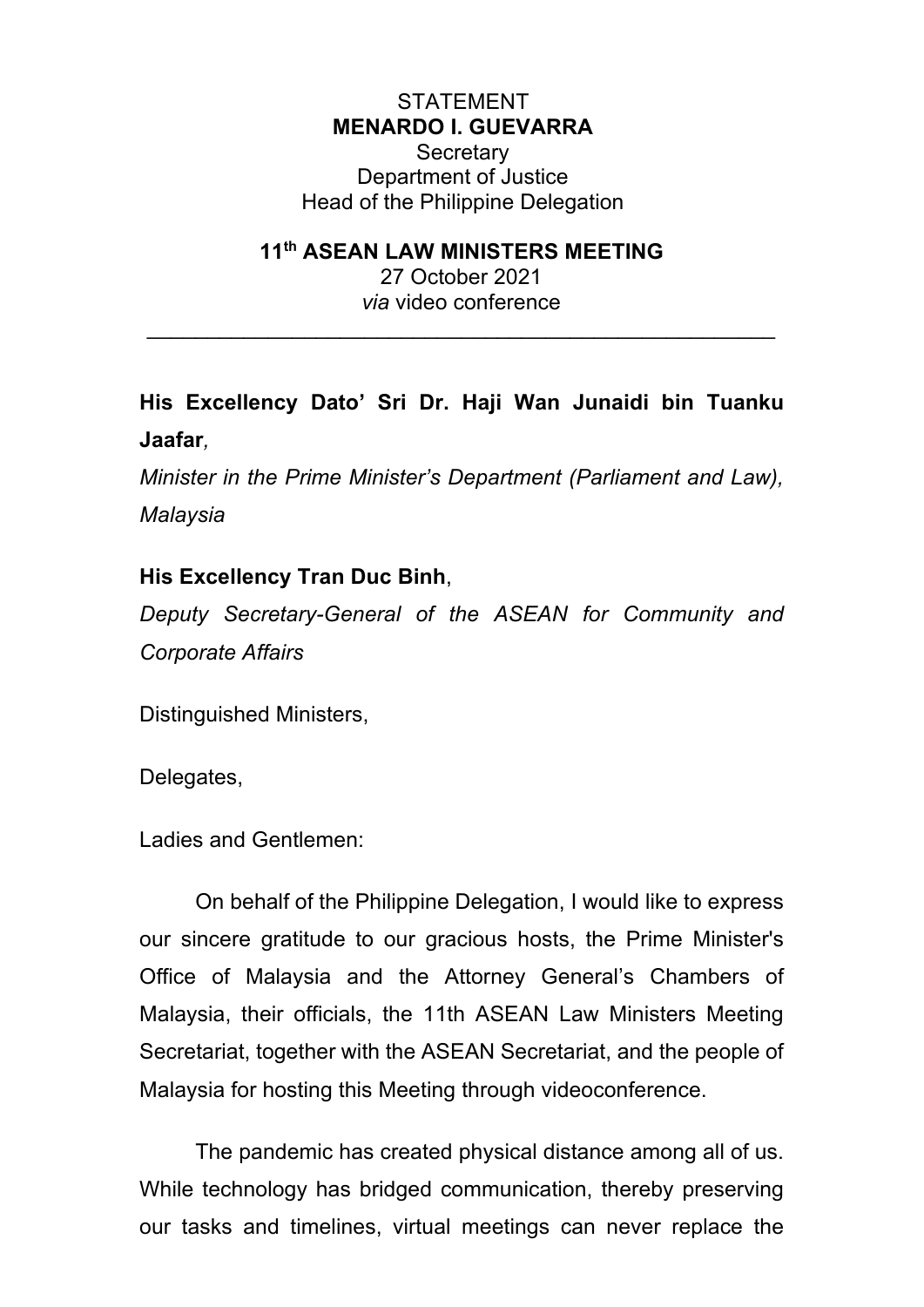advantages and benefits of personal interactions. We are missing out on the warm personal hospitality of the Malaysian people, and the ASEAN trademark of pleasant conversations among colleagues and friends. During breaks between meetings, we get the chance to reconnect with and meet new friends, and discuss less serious topics. Nonetheless, we continue to move forward and work together.

We recognize and appreciate concerted efforts to supply anticovid-19 vaccines throughout all ASEAN Member States under the auspices of the ASEAN COVID-19 Recovery Fund. Surely, when this is all done, we will be sitting together face to face at the meeting table, and having our usual pleasant conversations.

I am pleased to be at this Meeting among colleagues who share the objective of strengthening legal cooperation within the ASEAN region.

The first meeting of the ASEAN Senior Law Officials Working Group on the ASEAN Extradition Treaty has been productive. I commend the working group for being focused on its task. It has agreed on its terms of reference for the drafting of the ASEAN Extradition Treaty, has undertaken to finish the final draft of the treaty within two (2) years, and has started discussions on the working document. This gives me high hope that with the ASEAN Extradition Treaty in place, we shall send the clear message that there is no welcome mat for fugitives in our region. We are committed to finish this task, and the Philippines will gladly host a meeting of the Working Group on the ASEAN Extradition Treaty, at a mutually convenient time.

2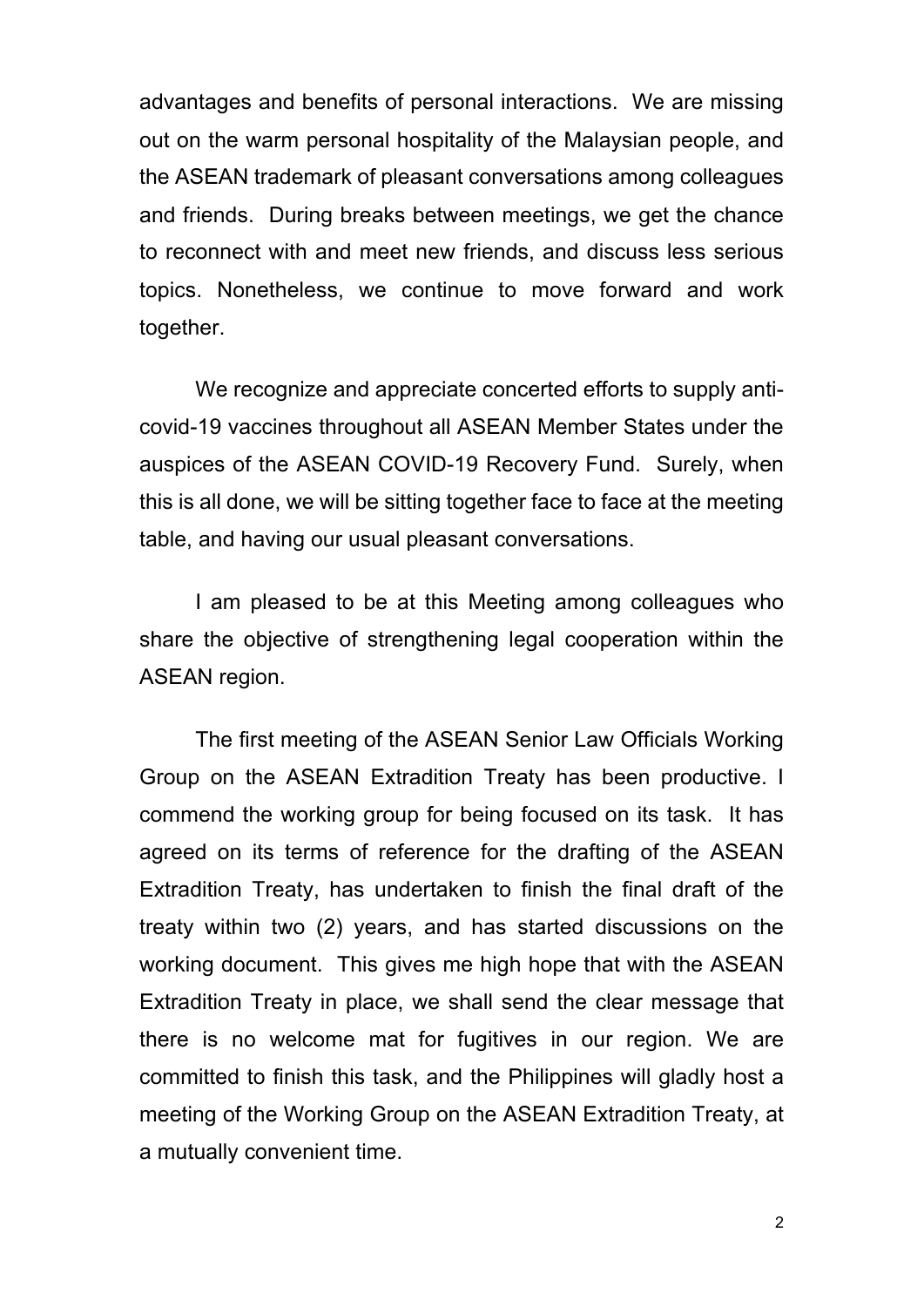Equally important is the proposal of the Philippines to develop an ASEAN-wide Convention on Transfer of Sentenced Persons (TSP).

The proposed Convention manifests our guiding principle that serving justice is compatible with giving humanitarian consideration to convicted and sentenced persons. Allowing foreign prisoners to serve their sentence in their own countries will facilitate their rehabilitation and reintegration into mainstream society.

Since its proposal at the 15th ASEAN Senior Law Officials Meeting (ASLOM), there have been two successful ASEAN Law Fora, conducted in line with the proposed Convention on TSP.

During the 20<sup>th</sup> ASLOM, the Philippines presented a proposal for the creation of a Technical Working Group (TWG) on TSP. We were encouraged by the feedback, as most ASEAN Member States positively responded to our proposal for the creation of such Working Group.

It is with great satisfaction that I note the elevation of the existing Mutual Legal Assistance Treaty in Criminal Matters into an ASEAN Treaty, and the integration of the Senior Officials' Meeting of the Central Authorities on Mutual Legal Assistance in Criminal Matters and the ASEAN Ministers/Attorneys-General Meeting of the Central Authorities on Mutual Legal Assistance in Criminal Matters as an ASEAN Sectoral Ministerial Body. This would certainly intensify the legal cooperation among ASEAN Member States, for the common goal of curbing crimes.